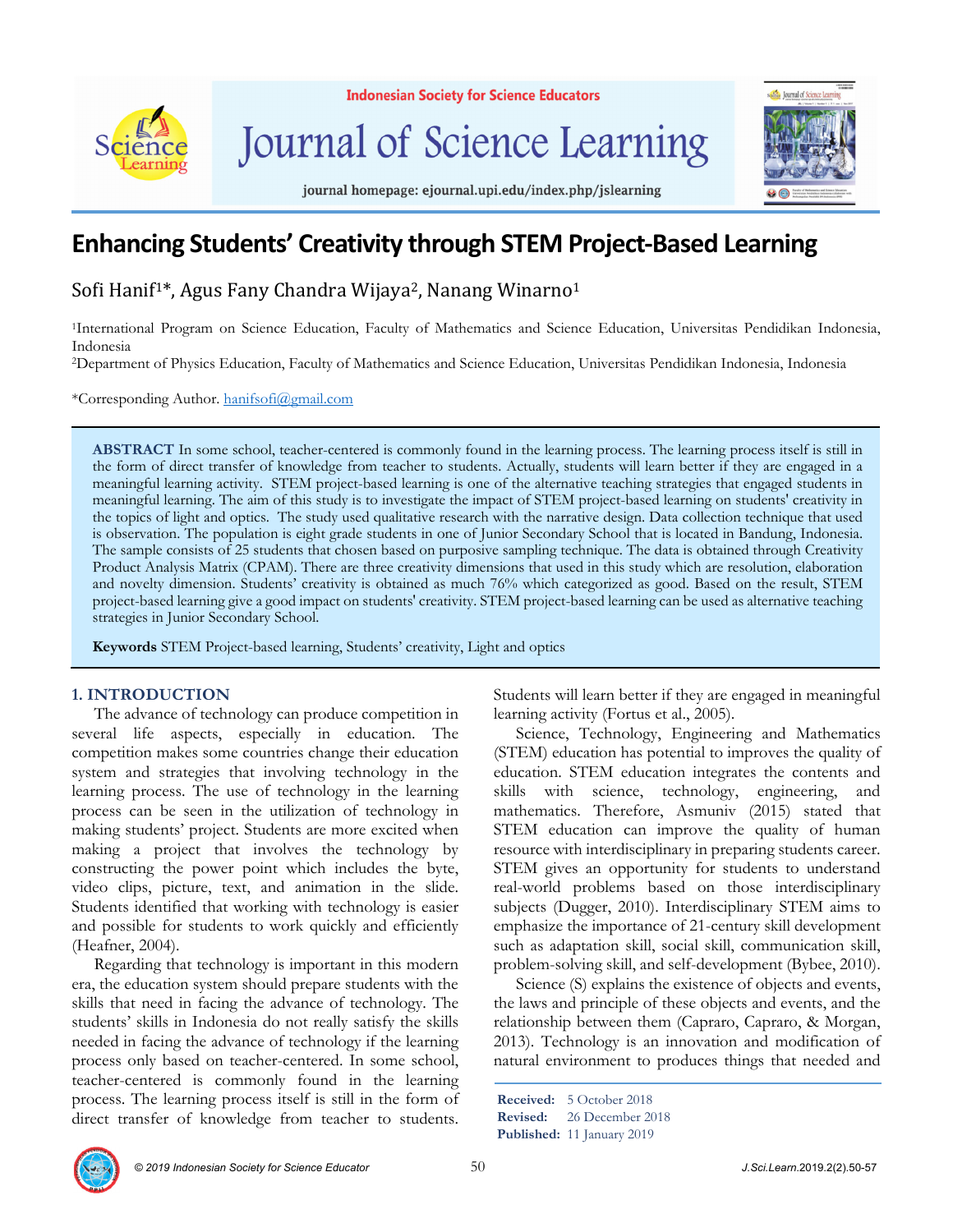desired by a human (Dugger, 2010). Technology (T) maybe e-books, or online encyclopaedia which gives students direct access to find any information or sources; probes, sensors and experiments sets that enable students to collect data; social networking or websites that enables students access or contact the experts via online communication tools; presentation or video editing software that facilitate students in making presentation; and recording or analysis software that enables students to extend their capabilities (Bruce & Levin, 1997). Engineering (E) is research and development based on science in order to manufacture certain products to solve problems (Capraro, Capraro, & Morgan, 2013). Engineering in STEM project-based learning can be called the design process. Mathematics (M) defined as an abstract representational system used in the study of numbers, shape, structure and change, and the relationship between these concepts (Capraro, Capraro, & Morgan, 2013).

Several studies have been observed about the STEM field in some cases. Previous studies have been measured pre-service science teachers interest in STEM career by interest survey (Winarno, Widodo, Rusdiana, Rochintaniawati, & Afifah, 2017); the attitude of preservice science teacher regarding STEM area (Winarno et al., 2018); students' problem-solving skill and students' creativity based on girls' interest in STEM subject field (Cooper & Heaverlo, 2013); students' STEM literacy by conducting STEM learning using Arduino-Android Game (Yasin, Prima, & Sholihin, 2018); and students' science process skills, students' science concept and students' science content knowledge for gifted elementary students in the involvement of STEM (Robinson, Dailey, Hughes, & Cotabish, 2014).

STEM project-based learning is one of learning model that can be used to satisfy the needs of STEM education and prepare students in facing the advance of technology. STEM project-based learning is the project-based model that integrate Science, Technology, Engineering and Mathematics (STEM) in curriculum design (Lou, Tsai, & Tseng, 2011). The design process and interdisciplinary of instruction make STEM project-based learning is unique. The design process of STEM project-based learning starts with preparing well-defined outcome by setting the objective and planning the summative assessment of the project. Then, students will be given the ill-defined task that expresses their ideas to solve a complex problem with a different solution (Capraro, Capraro, & Morgan, 2013).

Based on the study of Lou, Chou, Shih, & Chung (2017), there are 5 stages of STEM project-based learning that can be adopted for the teacher. The stage of preparation is guiding students to understand the theme, scope, and problem. The stage of implementation required students to produce a project according to their design drawings and conducted the actual test. The stage of presentation is requiring students to present the project

result. The stage of evaluation required the teacher to gives the evaluation or suggestion regarding students' project. The stage of correction was encouraged students to make the correction according to the evaluation.

Creativity is one of 21st-century skill that needed by students in facing the advance of technology and preparing their future career. Based on teacher interview, there still many teachers who measure the cognitive aspects. From this case, there is an indication that students have a lack of skills, especially in creativity. Teachers have not trained students to strengthen their creativity. Even though, the curriculum that was developed is more emphasized in the creativity aspect. Creativity is one of important skill that should be fostered by students (Dawes & Wegerif, 2004). Creativity refers to the creation of a novel and appropriate response, product, or solution to an open-ended task (Amabile, 2012). If the creativity relates to the learning and technology it will produce a high quality of work. In the recent study show that technology allows the students to construct several media that can help them to produce high quality of work in the creativity context (Loveless, 2002). STEM project-based learning has a chance to give a positive impact in creativity because students will develop their own idea to create the product.

Various studies have been proved that STEM projectbased learning gives effects in several aspects. STEM project-based learning has been measured students' creativity in aspects of adventurousness, curiosity, imagination and challenge (Lou, Chou, Shih, & Chung, 2017); Students' learning attitude through multi-function electric vehicle (Tseng, Chang, Lou, & Chen, 2013); Students' science achievement through the implementation of latent growth modelling (Erdogan & Capraro, 2016); Students' imagination and STEM knowledge development for female high school students (Lou, Tsai, Tseng, & Shih, 2014); Academic achievement for high, middle, and low achievers (Han, Capraro, & Capraro, 2014); and perception of pre-service and in-service teachers regarding the implementation of STEM project-based learning in science class (Siew, Amir, & Chong, 2015).

Students creativity through STEM project-based learning has been conducted in the previous study. The previous study investigated four dimensions of creativity in aspects of adventurousness, curiosity, imagination and challenge in the concept of density, buoyancy, fluid, heat transfer and thermal energy (Lou, Chou, Shih, & Chung, 2017). For further identification, this study will investigate students creativity with another three dimensions of creativity. The three dimensions of creativity that used are resolution, elaboration, and novelty, while the concept that was chosen is light and optics. Therefore, the aims of this study are to investigate the effect of STEM project-based learning on students' creativity in the concept of light and optics.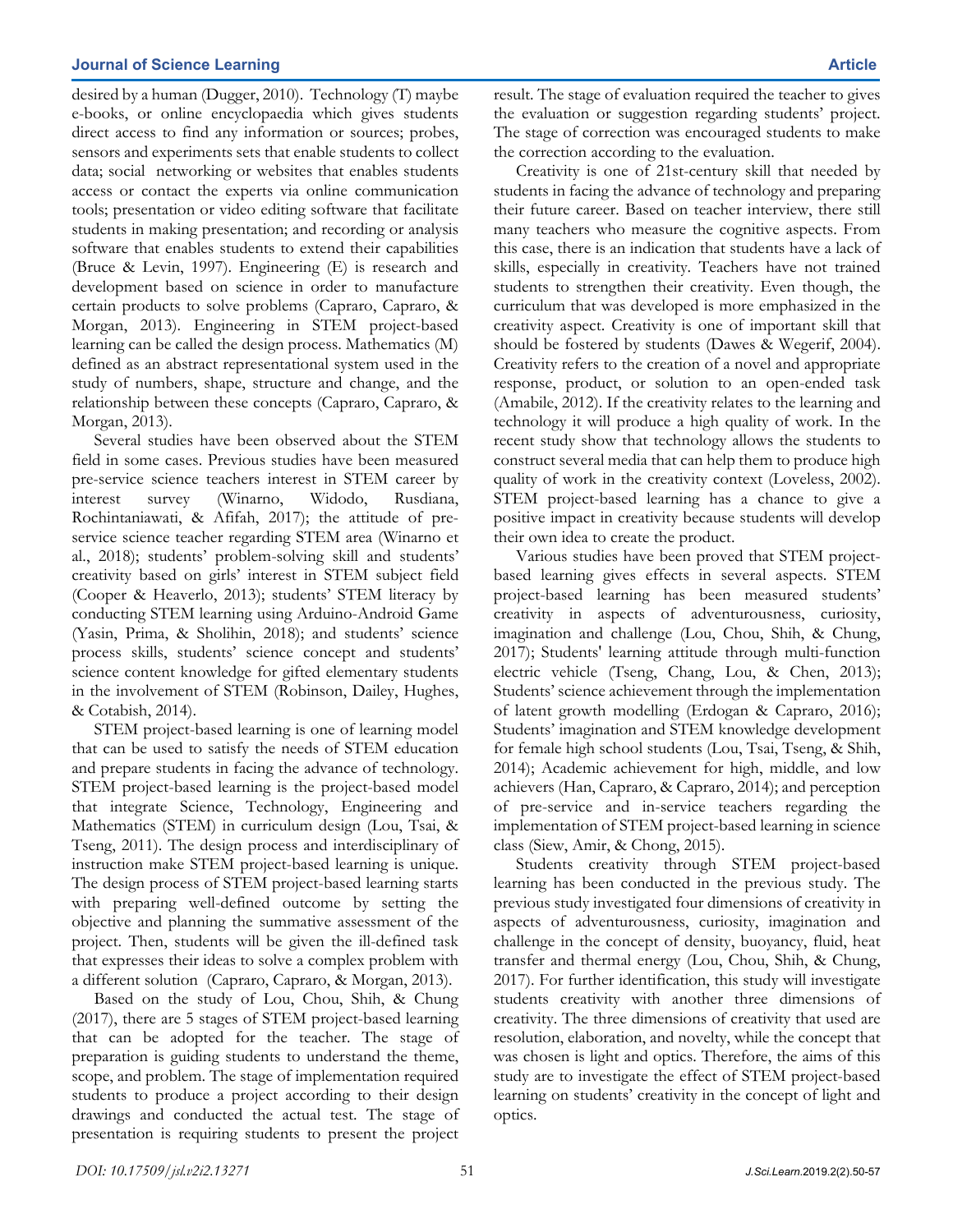| Table 1 Population and sample |  |
|-------------------------------|--|
|-------------------------------|--|

| Population            | Sample | N  | Percentage     | Total          |
|-----------------------|--------|----|----------------|----------------|
|                       |        |    | $\binom{0}{0}$ | $\frac{10}{6}$ |
| 8 <sup>th</sup> Grade | Male   | 13 | 52             |                |
| Students              | Female |    | 48             | 100            |

## **2. METHOD**

### **2.1 Research Method**

The study used qualitative research with the narrative design. Narrative research designs are one of the qualitative procedures where researcher describes the things that happened during class, then collects and explains stories about students' lives and experience in the form of narratives (Creswell, 2012). Data collection technique that used is observation. In collecting data, the researcher has a role as non-participant in the study. In non-participant observation study, the researcher only watches and observe the activities in the class and not directly involves in the observed situation.

# **2.2 Population and Sample**

This study is conducted in one of Junior Secondary School that is located in Bandung, Indonesia. *Kurikulum* 

**Table 2** Instrument for creative product analysis matrix (CPAM)

*2013* is implemented as the curriculum in this school. The population of this study is 8th-grade students between 14 until 16 years old. About 25 students that consist of 13 males and 12 females are selected as sample. The sampling technique that used was purposive sampling which requires the researcher to uses a personal judgment and believes to choose the samples (Fraenkel, Wallen, & Hyun, 2012). 8thgrade students in this school are categorized as the high, medium and low achievement. Thus, researcher considered sample who have the medium achievement. The sample and population are represented in Table 1.

# **2.3 Research Instrument**

The research instrument was used to collect the data needed in this study. Research instrument that used is creativity product analysis matrix (CPAM) that was developed by Besemer and Treffinger (1981). The data that was collected from students' creativity is based on a creative product that was made by students during STEM project-based learning activity. The students' creativity is scored by 1 until 3 scales for each criterion of creativity. The criterion that used is valuable, useful, well-crafted, expressive, original and novelty. The creativity product analysis matrix (CPAM) can be shown in Table 2.

| Creative               |                 | $\mu$ and $\mu$ interference of $\mu$ elements produce and $\mu$ on matrix (see Fig.<br><b>Score</b>                                                 |                                                                                                                                                |                                                                                                                                                                    |  |  |  |  |  |
|------------------------|-----------------|------------------------------------------------------------------------------------------------------------------------------------------------------|------------------------------------------------------------------------------------------------------------------------------------------------|--------------------------------------------------------------------------------------------------------------------------------------------------------------------|--|--|--|--|--|
| Dimension              | Criterion       | $\mathbf{1}$                                                                                                                                         | $\overline{2}$                                                                                                                                 | 3                                                                                                                                                                  |  |  |  |  |  |
| Novelty                | Germinal        | The lower level of germinal:<br>The product is inspiring<br>others with the creation                                                                 | Medium level of germinal:<br>The product is inspiring others to<br>try something new                                                           | High level of germinal:<br>The product is inspiring others<br>to try something new by<br>directly give ideas to develop<br>more product design                     |  |  |  |  |  |
|                        | Original        | The lower level of originality:<br>Students mostly use the<br>previous finding as their<br>product idea                                              | Medium level of originality:<br>Students use the previous finding<br>as their idea, but they make a<br>modification of the product             | High level of originality:<br>The product idea comes from<br>their own understanding                                                                               |  |  |  |  |  |
| Resolution<br>Valuable |                 | The lower level of Valuable:<br>The product is not<br>compatible with the purpose<br>and not relates to the<br>concept                               | Medium level of Valuable:<br>The product is compatible with<br>the purpose and not relates to the<br>concept                                   | High level of Valuable:<br>The product is compatible with<br>the purpose and relates to the<br>concept                                                             |  |  |  |  |  |
|                        | Useful          | The lower level of<br>Usefulness:<br>The product can be used<br>once                                                                                 | Medium level of Usefulness:<br>The product can be used<br>continuously with a certain<br>requirement                                           | High level of Usefulness:<br>The product can be used<br>continuously without any<br>requirement                                                                    |  |  |  |  |  |
| Elaboration            | Well<br>Crafted | The lower level of Well<br>Crafted:<br>The product is done well                                                                                      | Medium level of Well Crafted:<br>The product is done well with the<br>good looking design                                                      | High level of Well Crafted:<br>Students take an effort to give<br>interesting product design by<br>using some materials                                            |  |  |  |  |  |
|                        | Expressive      | The lower level of expressive:<br>The product is presented<br>with lacking body language<br>and need to control speaking<br>tone, not understandable | Medium level of expressive:<br>The product is presented with<br>lacking body language and need<br>control speaking tone, but<br>understandable | High level of expressive:<br>The product is presented in a<br>communicative way (using<br>effective body language and<br>clear voice) and understandable<br>manner |  |  |  |  |  |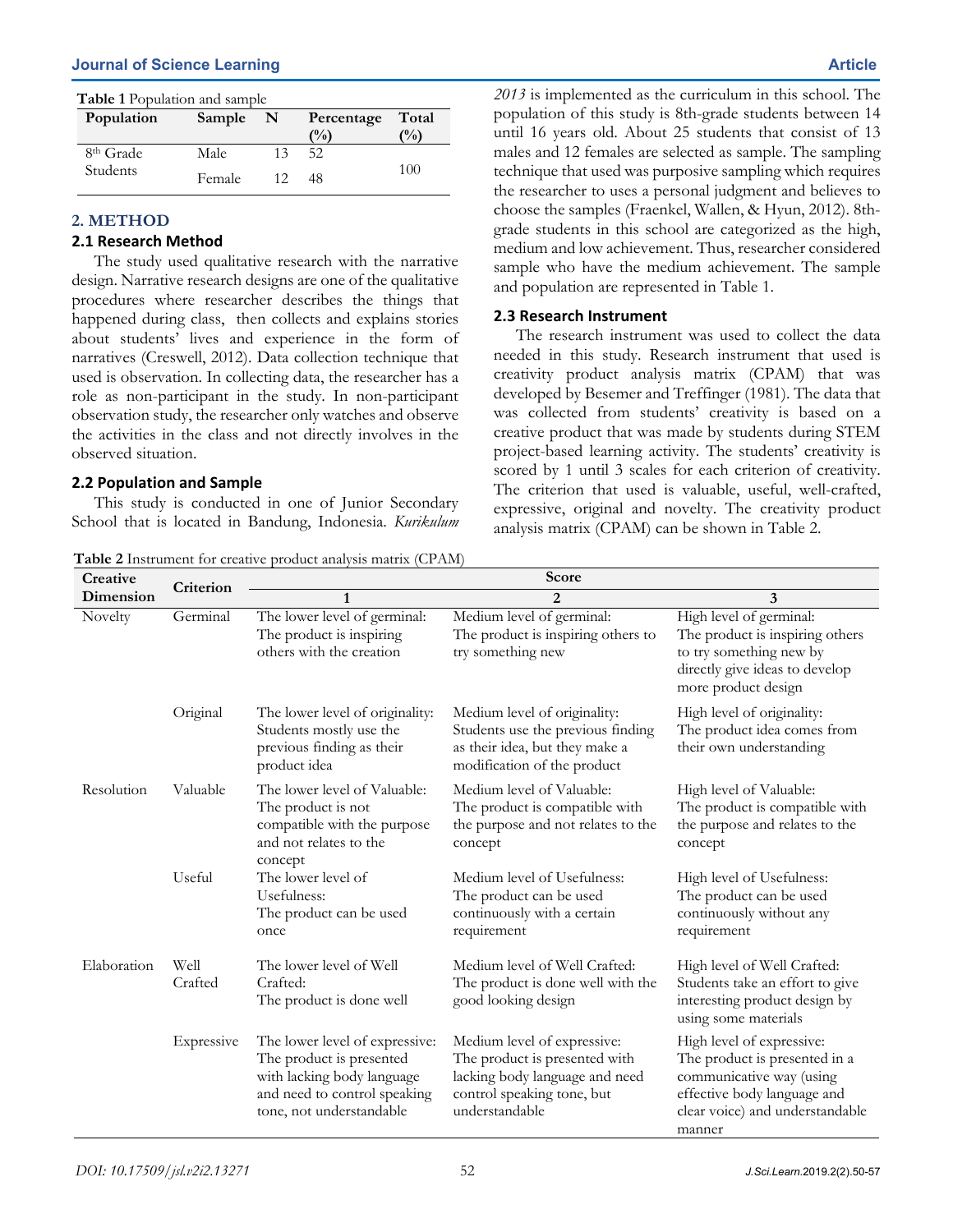| Meeting         | Stage          | Activity                                                                                      |
|-----------------|----------------|-----------------------------------------------------------------------------------------------|
| $1$ st          | Preparation    | Students recognize the project theme and scope                                                |
|                 |                | Students find the information from the internet regarding the basic concept in making project |
|                 |                | Students discuss tools and materials that will be used                                        |
|                 |                | Students produce design drawing                                                               |
| 2nd             | Implementation | Students make the project based on the design drawing                                         |
|                 |                | Students conduct an actual test of their product                                              |
| 3rd             | Presentation   | Each group present their product and basic concept behind the product                         |
|                 | Evaluation     | Teacher gives an evaluation regarding students' product                                       |
|                 |                | Students conduct peer evaluation regarding another groups' product                            |
| 4 <sup>th</sup> | Correction     | Students make self-correction about the product according to suggestion and feedback          |

**Table 3** The activities of STEM project-based learning for each stage

#### **2.4 Research Procedure**

The stages used in this study consist of preparation, implementation, presentation, evaluation, and correction (Lou, Chou, Shih, & Chung, 2017). This study needs fourth meeting to finish all stages of STEM project-based learning, i.e. (1) First meeting, researcher conducted preparation stage which leads students to understand the theme and scope, (3) Second meeting, researcher conducted implementation stage which let students to create the product based on their design drawing, (4) Third meeting, researcher conducted presentation and evaluation stage that give opportunities for other to give suggestion regarding the project that are presented, and (5) Fourth meeting, researcher conducted correction stage which give students opportunity to improve their product. The learning activities of each stage STEM Project-based learning can be represented in Table 3.

#### **3. RESULT AND DISCUSSION**

The implementation of STEM project-based learning is related to the integration of Science (S), Technology (T), Engineering (E), and Mathematics (M). In this study, students will make the mini projector based on the STEM field. The integration of STEM in making mini projector activities can be presented in Table 4.

Science (S) field in this study discusses the concept of the image that was formed in the lens. Before making the mini projector, students should recognize how is the image formation in both of convex lens and concave lens. If

**Table 4** The integration of STEM in making the mini projector

| Science   | Technology  | Engineering | <b>Mathematics</b> |
|-----------|-------------|-------------|--------------------|
| (S)       | (T)         | (E)         | (M)                |
| The       | Find        | Design      | Magnification      |
| formation | Information | Drawing     | Calculation        |
| of Image  | from the    |             |                    |
| in Lens   | Internet    |             |                    |
|           | Decide the  |             |                    |
|           | tools and   |             |                    |
|           | materials   |             |                    |
|           | Conduct an  |             |                    |
|           | Actual Test |             |                    |

students already understand about the characteristic of the image, they are able to decide the proper lens that used in constructing the mini projector. In this concept, students were expected to determine the correct length or room of lens, so the mini projector will produce a real and enlarged image. Technology (T) field in this study can be sawed in preparation stage when students used the internet to find any information that was needed in making a mini projector. Furthermore, students should make their decision to select the suitable tools and materials. Technology (T) field also can be found in the implementation stage when students conducted the actual test, this activity requires students to check whether their mini projector is worked or not. Engineering (E) in this study can be observed in the preparation stage when students made their own design drawing. Design drawing that was made by students should be suitable with the concept of image formation in the lens. In order to make students easier to construct the mini projector, students were expected to put detail information in their design drawing, such as focal length, type of lens and distance of the object. Mathematics (M) in this study refers to the magnification of image that was produced by the mini projector. Students apply the formula to calculate the magnification of a mini projector.

The result shows the qualitative data that was obtained based on creativity rubric. Students' creativity measured based on students' product which is making a simple projector. The students' creativity is assessed by using the Creative Product Analysis Matrix (CPAM) that adapted from Besemer and Treffinger (1981). CPAM is grouped into three creative dimensions which are resolution, elaboration, and novelty. The data is obtained based on the criterion of each creativity dimension. Each criterion is scored with a rubric scale from 1 until 3 based on several requirements.

Creativity is the creation of a novel and appropriate response, product, or solution to an open-ended task (Amabile, 2012). Two criteria have been selected for each three dimensions of creativity based on Besemer and Treffinger (1981). Useful and Valuable criteria have been selected for the resolution dimension. Valuable Criteria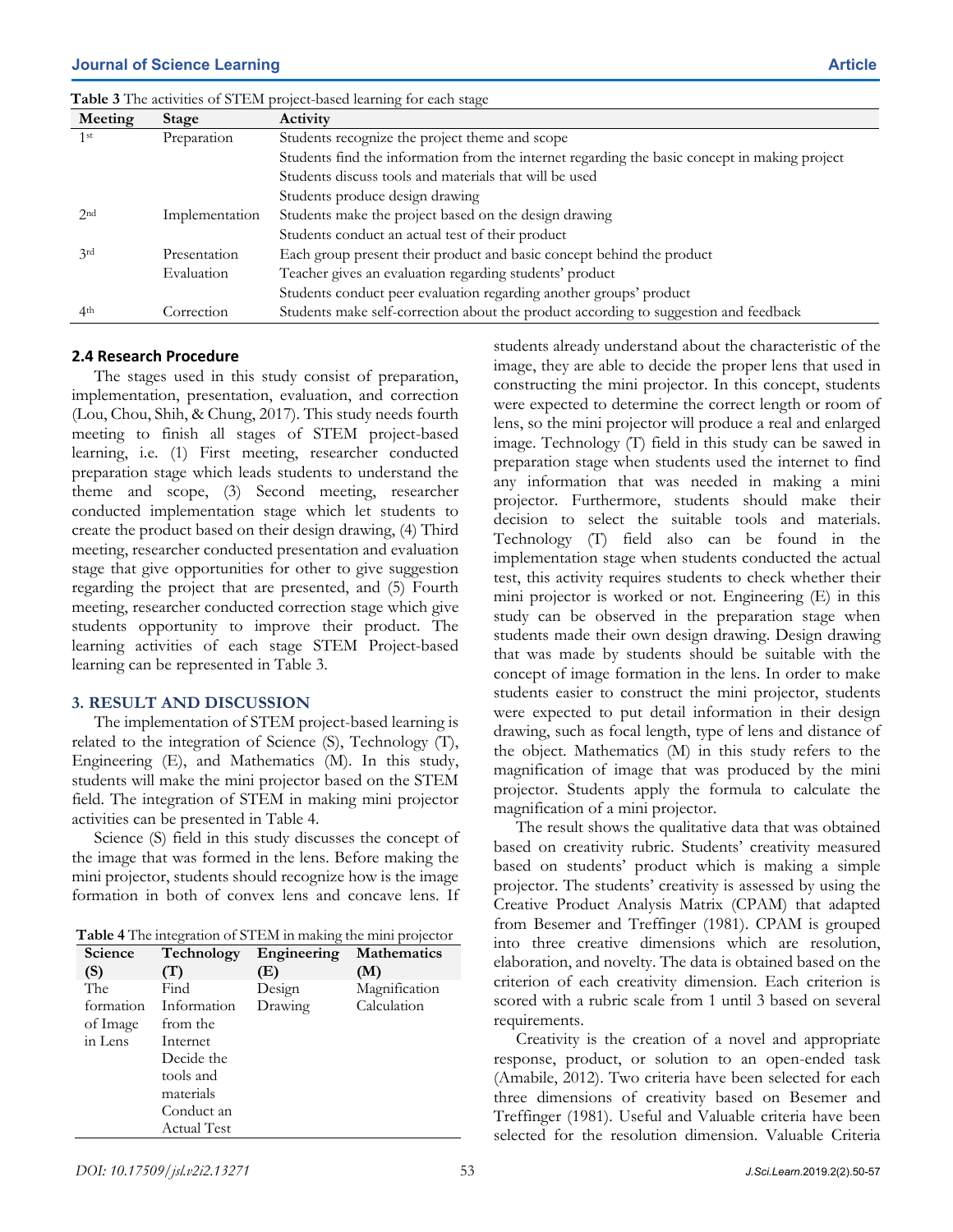| <b>Creative Product Criteria</b> | Criterion    |  | Group 1 |  | Group 2 |                |          | Group 3 |   |   | Group 4 |  | Group 5 |  |   |  |
|----------------------------------|--------------|--|---------|--|---------|----------------|----------|---------|---|---|---------|--|---------|--|---|--|
|                                  |              |  | 2       |  |         | $\mathfrak{D}$ |          |         | 2 | 3 |         |  |         |  | 2 |  |
|                                  | Germinal     |  |         |  |         |                |          |         |   |   |         |  |         |  |   |  |
| Novelty                          | Original     |  |         |  |         |                |          |         |   |   |         |  |         |  |   |  |
| Resolution                       | Valuable     |  |         |  |         |                |          |         |   |   |         |  |         |  |   |  |
|                                  | Useful       |  |         |  |         |                |          |         |   |   |         |  |         |  |   |  |
|                                  | Well Crafted |  |         |  |         |                |          |         |   |   |         |  |         |  |   |  |
| Elaboration                      | Expressive   |  |         |  |         |                | $\Delta$ |         |   |   |         |  |         |  |   |  |

|  | Table 5 Creative product analysis matrix (CPAM) rubric |  |  |
|--|--------------------------------------------------------|--|--|
|--|--------------------------------------------------------|--|--|

**Table 6** Students' creativity result

| <b>Creativity Dimension</b> | Ave-                           | Cate-  |      |      |
|-----------------------------|--------------------------------|--------|------|------|
|                             | Resolution Elaboration Novelty | rage   | gory |      |
| $77\%$                      | $87\%$                         | $63\%$ | 76%  | Good |

refers to how the product is judged worthy by others because the product fills the financial, physical, social, and psychological needs by the judgment, while Useful Criteria refers to how the product has clear and meet the practical application. Then, Well-crafted and Expressive criteria have been selected for elaboration dimension. Well-crafted Criteria refers to how the product appears and has been worked or reworked with care which idea developed, while Expressive Criteria defined as how should the product is presented with the communicative way and understandable manner. For the last, Germinal and Original Criteria was chosen for novelty dimension. Germinal Criteria defined as the product is likely to suggest an additional for the future creative product, while Original Criteria is how the product is unusual and rare to find with the same product idea in a similar experience.

The result is obtained based on the criterion of each creativity dimension. Each criterion is scored with a rubric scale from 1 until 3 based on several requirements. The creative rubric of CPAM is presented in Table 5.

All criteria of each creativity dimension are used to assess a student's project product after implementing





STEM project-based learning. The recapitulation of students' creativity in this study can be seen in Table 6.

The result is shown that each creativity dimension has different attainment. resolution dimension obtained 77%, elaboration dimension obtained 87% and novelty dimension obtained 63%. The comparison of students' creativity result for each dimension can be seen clearly in Figure 1.

The average score of each dimension creativity after implementing STEM project-based learning is obtained 76% which categorized as good based on Purwanto (2009). Based on the result of this study, students who learn light and optics through STEM project-based learning has good creativity. Students are trained to realize their ideas by designing and constructing the product in STEM projectbased learning. Thereby, students were given the opportunity to develop their idea by using several tools and materials that can improve the quality of the product. It can be inferred that students' who learned science by using STEM project-based learning have good creativity. The result is in line with the study that is conducted by Lou, Chou, Shih, & Chung (2017) who stated that the implementation of STEM project-based learning gives the positives influence on the effective development of creativity. The result of this study also in line with the previous finding which stated that STEM approach, especially in hands-on activity through project-based learning, requires students to think critically and creatively (Siew, Amir, & Chong, 2015).

In the preparation stages, students are freely given an opportunity to investigate the problems and find some information that needed to solve the problems from the internet. This is appropriate with Munandar (2004) who stated that creativity can be developed in a free situation to conduct an investigation. Preparation stages also give an opportunity for students to discuss with their group in determining the project based on information that is obtained from the internet. The discussion is used to stimulate students in delivering their idea. It is in line with Rustaman, et. al. (2003) who stated that discussion gives several advantages to stimulates students' courage and creativity in expressing their idea, students also have responsibilities for the result of group discussion.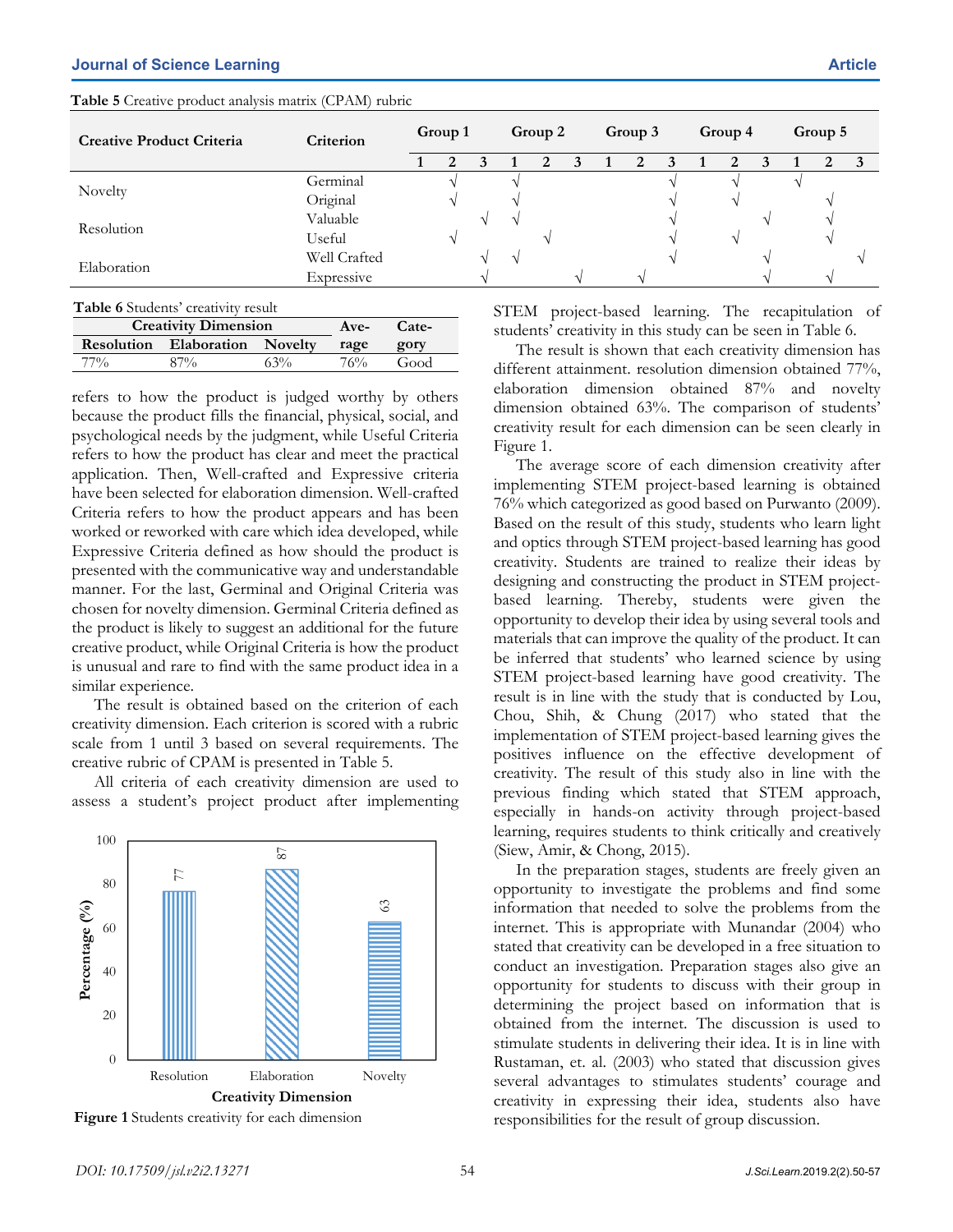

In implementation stages, students conduct an experiment to create the product that has been designed. Furthermore, students conduct an actual test to make sure that their product is working. Munandar (1999) stated that creative thinking skill can be developed through experiment and discussion activity between students.

In presentation stages, students try to communicate their product and also their design. Students express some obstacles that they are faced in making the project. As it is known that expressive is one criterion of elaboration dimension. Students should think creatively, how to draw attention when present the product. Expressive criteria refer to the product is presented with the communicative way and understandable manner (Besemer & Treffinger, 1981).

In the evaluation and correction stages, students made a repairment to improve their product. These stages become a reflection for students to find how is the best way to improve the quality of the product. One of effective teaching should give students opportunities for reflecting their own thinking, receiving feedback from other students, and revising the ones' thinking as a result of new information freely. Capraro, Capraro, & Morgan, (2013) stated that the effective instruction should provide the opportunities for students in evaluating scientific evidence based on their own understanding, connecting the theory with their own explanation, and participating active learning. In this case, students' creativity plays a role in creating an effective solution to repair students' product.

When conducted STEM project-based learning, the class is divided into five groups that consist of five students to create the project. All group members should cooperate with each other in making a simple projector. The recapitulation of students' creativity for each group is presented in Table 7.

Based on the result in Table 7, there are different achievements of creativity for each group. Group 1 obtained 83.33%, group 2 obtained 50 %, group 3 obtained 94.43%, group 4 obtained 83.33%, and group 5 obtained

| <b>Table 7</b> Students creativity result for each group |                             |             |                |         |  |  |  |  |
|----------------------------------------------------------|-----------------------------|-------------|----------------|---------|--|--|--|--|
| Gro-                                                     | <b>Creativity Dimension</b> |             |                |         |  |  |  |  |
| up                                                       | Resolution                  | Elaboration | <b>Novelty</b> | Average |  |  |  |  |
|                                                          | 83.33%                      | 100%        | 66.67%         | 83.33%  |  |  |  |  |
| $\mathfrak{D}_{\mathfrak{p}}$                            | 50%                         | 66.67%      | 33.33%         | 50%     |  |  |  |  |
| 3                                                        | 100%                        | 83.3%       | 100%           | 94.43%  |  |  |  |  |
| 4                                                        | 83.33%                      | 100%        | 66.67%         | 83.33%  |  |  |  |  |
| 5                                                        | 66.67%                      | 83.33%      | 50%            | 66.67%  |  |  |  |  |

66.67%. Based on the result, there is a distant gap in creativity result between group 2 with another group, because group 2 has the lowest percentage of creativity. The comparison of students' creativity results for each group can be shown in Figure 2.

The distant gap can be found between group 3 and group 2. Group 3 has the highest percentage of creativity which obtained as much 83% categorized very good. Meanwhile, group 2 has the lowest percentage of creativity which obtained as much 50% categorized as very lack creativity. Group 2 also has the lowest percentage of three creativity dimension if compared with other groups.

When making the creative product, the class is divided into groups. Thus, each group worked and discussed together to developed their idea in making the creative product. Based on the result, each group has different attainment of creativity. However, there is a distant gap in creativity result between group 3 which categorized as very good and group 2 which categorized as very lack. The condition happened because group 2 always bicker among member when making the product. They blame each other if there is a member who is negligent with responsibilities. As the result, group 2 not take an effort to improve the quality of the product, while other groups attempted to improve their product quality. The students' product after implementing STEM project-based learning can be shown in Figure 3.



**Figure 3** Students' product in making a simple projector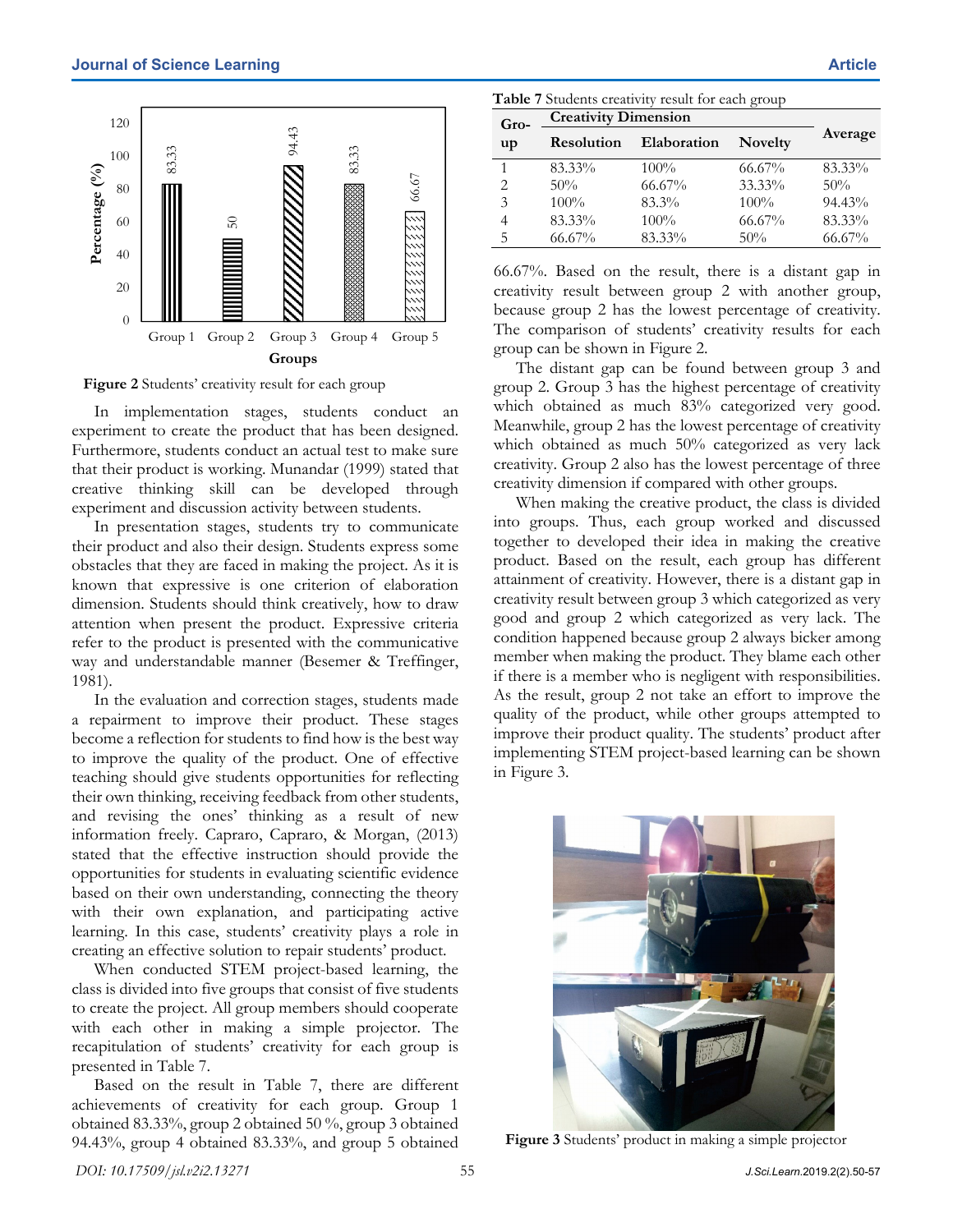

Three creativity dimension of all groups have a different percentage. Group 2 has the lowest percentage of three creativity dimension compared with other groups. To make the comparison of each dimension creativity between all groups can be seen clearly, the result also changes into graphical form. The creativity result for each dimension creativity can be shown in Figure 4.

#### **4. CONCLUSION**

The students who implemented STEM project-based learning in the concept of light and optics have good creativity in the dimension of resolution, elaboration, and novelty. The creativity result that obtained as much as 76% which is categorized as good. STEM project-based learning can be used as alternative teaching strategies in Junior Secondary School.

#### **ACKNOWLEDGMENT**

Authors acknowledge principal of the school who already allowed to conduct the research about STEM project-based learning.

#### **REFERENCES**

- Amabile, T. M. (2012). Componential Theory of Creativity. *Harvard Business School*, 1–10.
- Asmuniv. (2015). Pendekatan Terpadu Pendidikan STEM Upaya Mempersiapkan Sumber Daya Manusia Indonesia yang Memiliki Pengetahuan Interdisipliner dalam Menyongsong Kebutuhan Bidang Karir Pekerjaan Masyarakat Ekonomi Asean (MEA). Retrieved October 23, 2017, from http://www.vedcmalang.com/pppptkboemlg/index.php/menuut ama/listrik-electro/1507-asv9
- Besemer, S. P., & Treffinger, D. (1981). Analysis of Creative Products: Review and Synthesis. *The Journal of Creative Behavior*, *15*(3), 158– 178.
- Bruce, B. C., & Levin, J. A. (1997). Educational Technology: Media for Inquiry, Communication, Construction, and Expression. *Journal of Educational Computing Research*, *17*(1), 79–102.
- Bybee, R. W. (2010). Advancing STEM Education: A 2020 Vision. *Technology and Engineering Teacher*, *13*(6), 30–35.
- Capraro, R. M., Capraro, M. M., & Morgan, J. (2013). *STEM Project-Based Learning: An Integrated Science Technology Engineering and Mathematics (STEM) Approach*. Rotterdam: Sense Publishers.
- Cooper, R., & Heaverlo, C. (2013). Problem Solving And Creativity And Design : What Influence Do They Have On Girls ' Interest In STEM Subject Areas ? *American Journal of Engineering Education*, *4*(1), 27–38.
- Dawes, L., & Wegerif, R. (2004). *Thinking and learning with ICT: Raising achievement in primary classrooms*. London: Routledge Falmer.
- Dugger, W. E. (2010). Evolution of STEM in the United States. In *6th Biennial International Conference on Technology Education Research in Australia*. Retrieved from http://www. iteea. org/Resources/PressRoom/AustraliaPaper. pdf.
- Erdogan, N., & Capraro, R. M. (2016). Viewing How STEM Project-Based Learning Influences Students' Science Achievement Through the Implementation Lens: A Latent Growth Modeling. *EURASIA Journal of Mathematics, Science & Technology Education*, *12*(8), 2139–2154.
- Fortus, D., Krajcik, J., Dershimer, R. C., Marx, R. W., & Mamlok‐ Naaman, R. (2005). Design-based science and real-world problemsolving. *International Journal of Science Education*, *27*(7), 855–879.
- Fraenkel, J. R., Wallen, N. E., & Hyun, H. H. (2012). *How to Design and Evaluate Research in Education* (Vol. 53). New York: McGraw-Hill. https://doi.org/10.1017/CBO9781107415324.004
- Han, S. Y., Capraro, R. M., & Capraro, M. M. (2014). How Science, Technology, Engineering, and Mathematics (STEM) Project-Based Learning (PbL) Affects High, Middle, and Low Achievers Differently: The Impact of Student Factors on Achievement. *International Journal of Science and Mathematics Education*, *13*(5), 1089– 1113.
- Heafner, T. (2004). Using Technology to Motivate Students to Learn Social Studies. Retrieved July 3, 2018, from http://www.citejournal.org/volume-4/issue-1-04/socialstudies/using-technology-to-motivate-students-to-learn-socialstudies.
- Lou, S.-J., Tsai, H.-Y., Tseng, K.-H., & Shih, R.-C. (2014). Effects of Implementing STEM-I Project-Based Learning Activities for Female High School Students. *International Journal of Distance Education Technologies*, *12*(1), 52–73.
- Lou, S. J., Chou, Y. C., Shih, R. C., & Chung, C. C. (2017). A Study of Creativity in CaC2 Steamship-Derived STEM Project-Based Learning. *EURASIA Journal of Mathematics, Science & Technology Education*, *13*(6), 2387–2404.
- Lou, S. J., Tsai, H. Y., & Tseng, K. H. (2011). STEM Online Project-Based Collaborative Learning for Female High School Students. *Kaohsiung Normal University Journal*, *30*, 41–61.
- Loveless, A. M. (2002). *Literature Review in Creativity*. England.
- Munandar, U. S. C. (1999). *Mengembangkan Bakat dan Kreativitas Anak Sekolah*. Jakarta: Gramedia Widiasarana Indonesia.
- Munandar, U. S. C. (2004). *Pengembangan Kreativitas pada Anak Berbakat*. Jakarta: Rineka Cipta.
- Purwanto, M. N. (2009). *Prinsip-prinsip dan Teknik Evaluasi Pengajaran*. Bandung: Remaja Rosdakarya.
- Robinson, A., Dailey, D., Hughes, G., & Cotabish, A. (2014). The Effects of a Science- Focused STEM Intervention on Gifted Elementary Students ' Science Knowledge and Skills. *Journal of Advanced Academics*, *25*(3), 189–213.
- Rustaman, N. Y., Dirdjosoemarto, S., Yudianto, S. A., Achmad, Y., Subekti, R., Rochintaniawati, D., & Nurjani, M. (2003). *Strategi Belajar Mengajar Biologi*. Bandung: JICA IMSTP FPMIPA UPI.
- Siew, N. M., Amir, N., & Chong, C. L. (2015). The Perceptions of Preservice and In-service Teachers Regarding a Project-Based STEM Approach to Teaching Science. *SpringerPlus*, *4*(1), 1–20.
- Tseng, K. H., Chang, C. C., Lou, S. J., & Chen, W. P. (2013). Attitudes towards science, technology, engineering and mathematics (STEM) in a project-based learning (PjBL) environment. *International Journal of Technology and Design Education*, *23*(1), 87-102.
- Winarno, N., Widodo, A., Rusdiana, D., Rochintaniawati, D., & Afifah, R. M. A. (2017). Profile of Pre-Service Science Teachers Based on